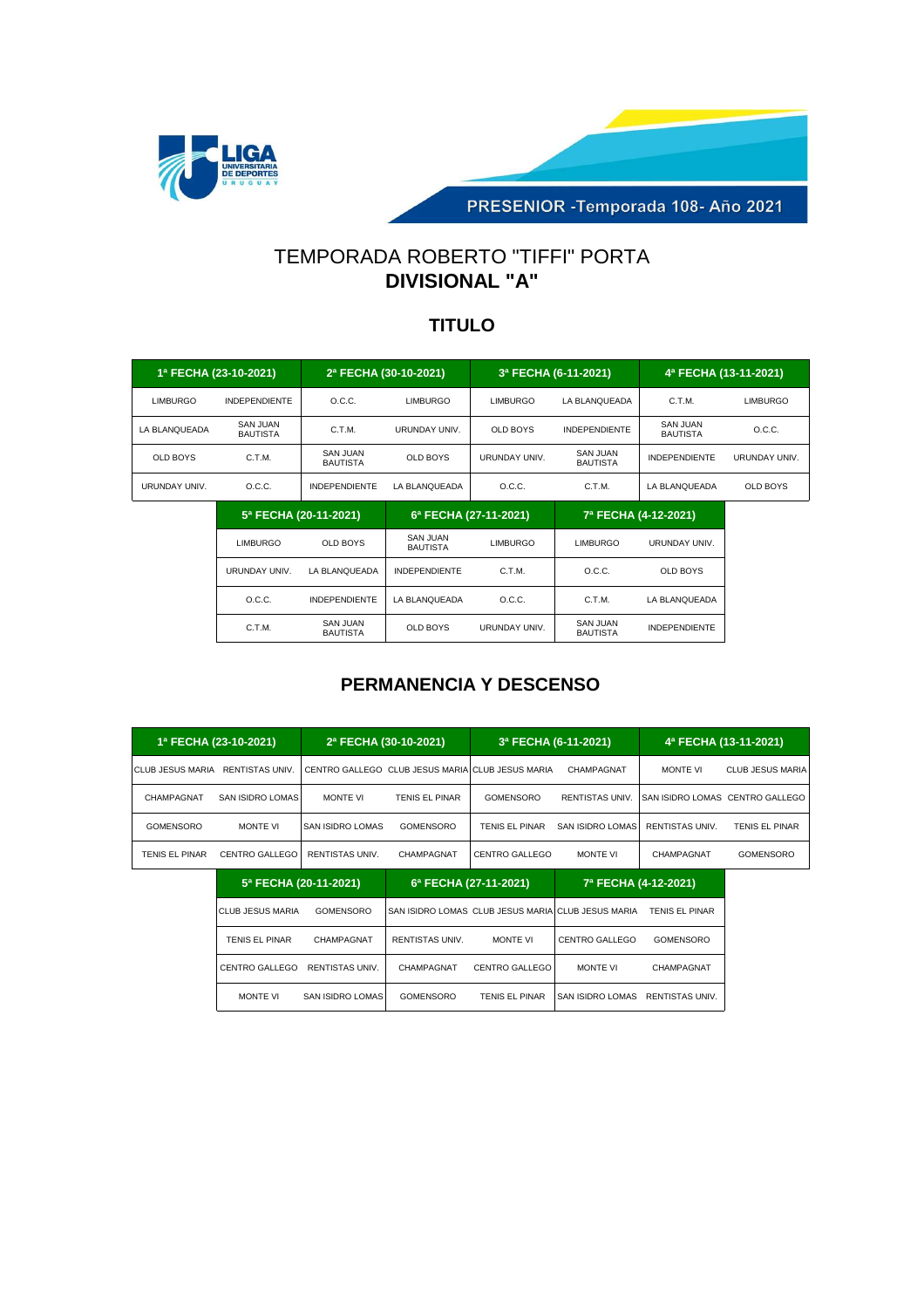

PRESENIOR - Temporada 108- Año 2021

# TEMPORADA ROBERTO "TIFFI" PORTA **DIVISIONAL "B"**

#### **TITULO Y ASCENSO**

| 1ª FECHA (23-10-2021)  |                   | 2ª FECHA (30-10-2021) |                        | 3ª FECHA (6-11-2021)   |                | 4ª FECHA (13-11-2021) |                        |
|------------------------|-------------------|-----------------------|------------------------|------------------------|----------------|-----------------------|------------------------|
| UNION S.R.S.           | MADRUGADA         | NAUTICO C. y P.G.     | UNION S.R.S.           | UNION S.R.S.           | SAN EUGENIO    | <b>JUAN XXIII</b>     | UNION S.R.S.           |
| <b>SAN EUGENIO</b>     | <b>ESPARTA</b>    | <b>JUAN XXIII</b>     | CLUB UNIV.<br>CATOLICA | <b>RACING UNIV.</b>    | MADRUGADA      | <b>ESPARTA</b>        | NAUTICO C. y P.G.      |
| RACING UNIV.           | JUAN XXIII.       | <b>ESPARTA</b>        | RACING UNIV.           | CLUB UNIV.<br>CATOLICA | <b>ESPARTA</b> | MADRUGADA             | CLUB UNIV.<br>CATOLICA |
| CLUB UNIV.<br>CATOLICA | NAUTICO C. y P.G. | MADRUGADA             | SAN EUGENIO            | NAUTICO C. y P.G.      | JUAN XXIII.    | SAN EUGENIO           | RACING UNIV.           |

|                        | 5ª FECHA (20-11-2021) |                | 6ª FECHA (27-11-2021)  | 7ª FECHA (4-12-2021) |                        |  |
|------------------------|-----------------------|----------------|------------------------|----------------------|------------------------|--|
| UNION S.R.S.           | RACING UNIV.          | <b>ESPARTA</b> | UNION S.R.S.           | UNION S.R.S.         | CLUB UNIV.<br>CATOLICA |  |
| CLUB UNIV.<br>CATOLICA | SAN EUGENIO           | MADRUGADA      | <b>JUAN XXIII</b>      | NAUTICO C. y P.G.    | RACING UNIV.           |  |
| NAUTICO C. y P.G.      | MADRUGADA             | SAN EUGENIO    | NAUTICO C. y P.G.      | <b>JUAN XXIII</b>    | SAN EUGENIO            |  |
| <b>JUAN XXIII</b>      | <b>ESPARTA</b>        | RACING UNIV.   | CLUB UNIV.<br>CATOLICA | <b>ESPARTA</b>       | MADRUGADA              |  |

#### **PERMANENCIA Y DESCENSO**

|                  | 1ª FECHA (23-10-2021) | 2ª FECHA (30-10-2021) |                  | 3ª FECHA (6-11-2021)  |                      | 4ª FECHA (13-11-2021) |                      |
|------------------|-----------------------|-----------------------|------------------|-----------------------|----------------------|-----------------------|----------------------|
| <b>ARGOS</b>     | <b>ASMEDIA</b>        | PLAYA HONDA<br>UNIV.  | <b>ARGOS</b>     | <b>ARGOS</b>          | LA 12 U.             | NACIONAL UNIV.        | <b>ARGOS</b>         |
| LA 12 U.         | PAYSANDU UNIV.        | NACIONAL UNIV.        | <b>OLD SANCA</b> | UNIV. VERONES         | ASMEDIA              | PAYSANDU UNIV.        | PLAYA HONDA<br>UNIV. |
| UNIV. VERONES    | NACIONAL UNIV.        | PAYSANDU UNIV.        | UNIV. VERONES    | <b>OLD SANCA</b>      | PAYSANDU UNIV.       | <b>ASMEDIA</b>        | <b>OLD SANCA</b>     |
| <b>OLD SANCA</b> | PLAYA HONDA<br>UNIV.  | <b>ASMEDIA</b>        | LA 12 U.         | PLAYA HONDA<br>UNIV.  | NACIONAL UNIV.       | LA 12 U.              | UNIV. VERONES        |
|                  | 5ª FECHA (20-11-2021) |                       |                  | 6ª FECHA (27-11-2021) |                      | 7ª FECHA (4-12-2021)  |                      |
|                  | <b>ARGOS</b>          | UNIV. VERONES         | PAYSANDU UNIV.   | <b>ARGOS</b>          | <b>ARGOS</b>         | <b>OLD SANCA</b>      |                      |
|                  | <b>OLD SANCA</b>      | LA 12 U.              | <b>ASMEDIA</b>   | NACIONAL UNIV.        | PLAYA HONDA<br>UNIV. | <b>UNIV. VERONES</b>  |                      |
|                  | PLAYA HONDA<br>UNIV.  | <b>ASMEDIA</b>        | LA 12 U.         | PLAYA HONDA<br>UNIV.  | NACIONAL UNIV.       | LA 12 U.              |                      |

NACIONAL UNIV. PAYSANDU UNIV. UNIV. VERONES OLD SANCA PAYSANDU UNIV. ASMEDIA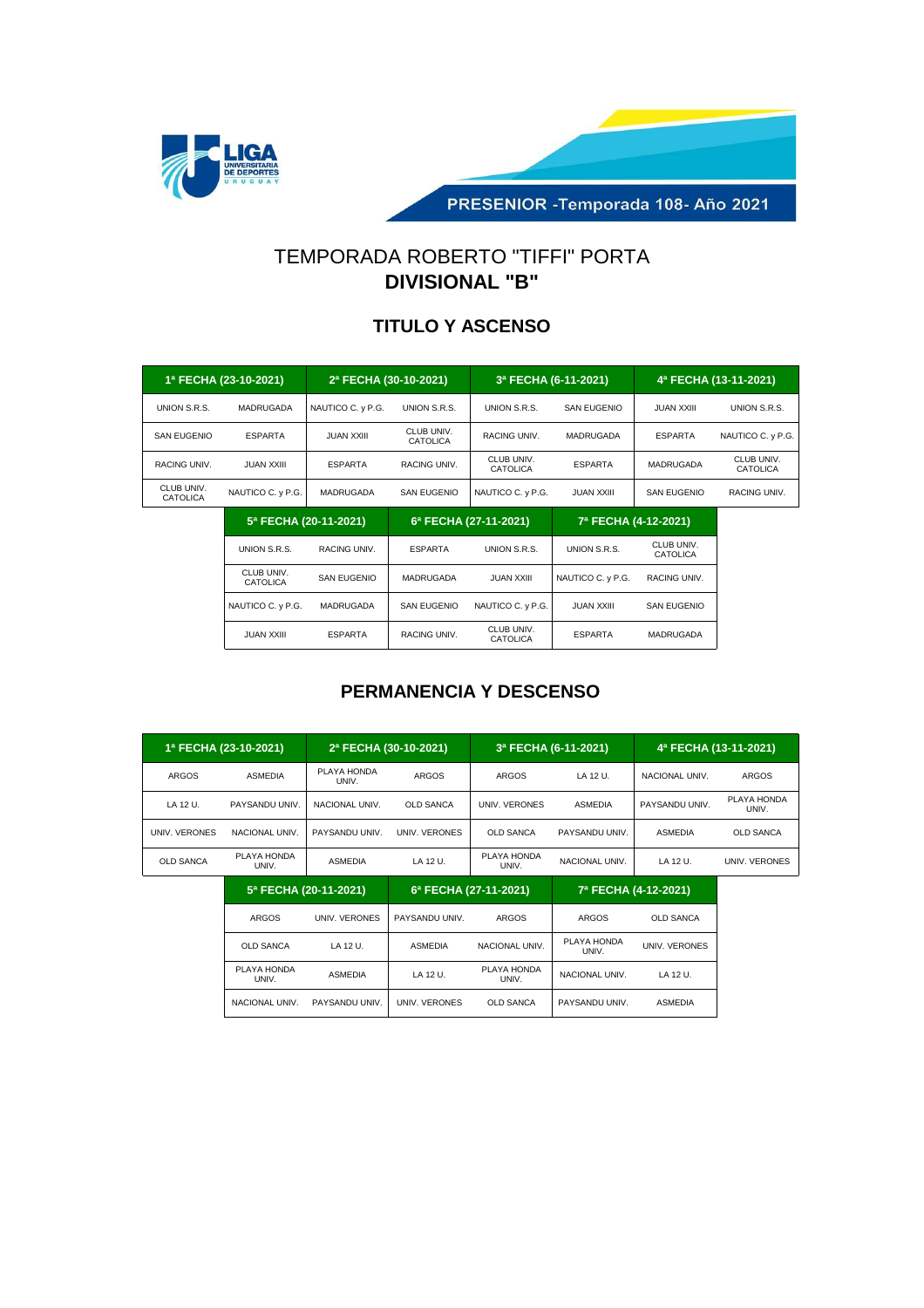

PRESENIOR - Temporada 108- Año 2021

# TEMPORADA ROBERTO "TIFFI" PORTA **DIVISIONAL "C"**

### **TITULO Y ASCENSO**

| 1ª FECHA (23-10-2021)     |                                    | 2ª FECHA (30-10-2021)              |                           | 3ª FECHA (6-11-2021) |                                    | 4ª FECHA (13-11-2021)              |                    |
|---------------------------|------------------------------------|------------------------------------|---------------------------|----------------------|------------------------------------|------------------------------------|--------------------|
| CRANDON UNIV.             | <b>HEBRAICA y</b><br><b>MACABI</b> | <b>SAN AGUSTIN</b>                 | <b>CRANDON UNIV.</b>      | <b>CRANDON UNIV.</b> | <b>ELBIO FERNANDEZ</b>             | C.C. COLON                         | CRANDON UNIV.      |
| <b>ELBIO FERNANDEZ</b>    | C.A.B.O.                           | C.C. COLON                         | E.L.F.                    | WANDERERS<br>UNIV.   | <b>HEBRAICA y</b><br><b>MACABI</b> | C.A.B.O.                           | <b>SAN AGUSTIN</b> |
| <b>WANDERERS</b><br>UNIV. | C.C. COLON                         | C.A.B.O.                           | <b>WANDERERS</b><br>UNIV. | E.L.F.               | C.A.B.O.                           | <b>HEBRAICA y</b><br><b>MACABI</b> | E.L.F.             |
| E.L.F.                    | <b>SAN AGUSTIN</b>                 | <b>HEBRAICA y</b><br><b>MACABI</b> | <b>ELBIO FERNANDEZ</b>    | <b>SAN AGUSTIN</b>   | C.C. COLON                         | ELBIO FERNANDEZ                    | WANDERERS<br>UNIV. |

|                    | 5ª FECHA (20-11-2021)              | 6ª FECHA (27-11-2021)              |               | 7ª FECHA (4-12-2021) |                                    |  |
|--------------------|------------------------------------|------------------------------------|---------------|----------------------|------------------------------------|--|
| CRANDON UNIV.      | WANDERERS<br>UNIV.                 |                                    | CRANDON UNIV. | CRANDON UNIV.        | E.L.F.                             |  |
| E.L.F.             | ELBIO FERNANDEZ                    | <b>HEBRAICA y</b><br><b>MACABI</b> | C.C. COLON    | <b>SAN AGUSTIN</b>   | WANDERERS<br>UNIV.                 |  |
| <b>SAN AGUSTIN</b> | <b>HEBRAICA y</b><br><b>MACABI</b> | <b>ELBIO FERNANDEZ</b>             | SAN AGUSTIN   | C.C. COLON           | ELBIO FERNANDEZ                    |  |
| C.C. COLON         | C.A.B.O.                           | WANDERERS<br>UNIV.                 | E.L.F.        | C.A.B.O.             | <b>HEBRAICA y</b><br><b>MACABI</b> |  |

| 1ª FECHA (23-10-2021) |                  | 2ª FECHA (30-10-2021) |               | 3ª FECHA (6-11-2021) |                  | 4ª FECHA (13-11-2021) |               |
|-----------------------|------------------|-----------------------|---------------|----------------------|------------------|-----------------------|---------------|
| DEP. MATADERO         | S.M.U.           | <b>BODY FACTORY</b>   | DEP. MATADERO | DEP. MATADERO        | $X-13$ UNIV.     | <b>WOLFRAMIO</b>      | DEP. MATADERO |
| $X-13$ UNIV.          | EL REJUNTE       | <b>WOLFRAMIO</b>      | LIBRE         | OLIMAR               | S.M.U.           | EL REJUNTE            | BODY FACTORY  |
| OLIMAR                | <b>WOLFRAMIO</b> | EL REJUNTE            | OLIMAR        | LIBRE                | EL REJUNTE       | S.M.U.                | LIBRE         |
| LIBRE                 | BODY FACTORY     | S.M.U.                | $X-13$ UNIV.  | <b>BODY FACTORY</b>  | <b>WOLFRAMIO</b> | $X-13$ UNIV.          | OLIMAR        |

| 5ª FECHA (20-11-2021) |            |              | 6ª FECHA (27-11-2021) | 7ª FECHA (4-12-2021) |              |  |
|-----------------------|------------|--------------|-----------------------|----------------------|--------------|--|
| DEP. MATADERO         | OLIMAR     | EL REJUNTE   | DEP. MATADERO         | DEP. MATADERO        | LIBRE        |  |
| LIBRE                 | X-13 UNIV. | S.M.U.       | <b>WOLFRAMIO</b>      | <b>BODY FACTORY</b>  | OLIMAR       |  |
| BODY FACTORY          | S.M.U.     | $X-13$ UNIV. | <b>BODY FACTORY</b>   | <b>WOLFRAMIO</b>     | $X-13$ UNIV. |  |
| <b>WOLFRAMIO</b>      | EL REJUNTE | OLIMAR       | LIBRE                 | EL REJUNTE           | S.M.U.       |  |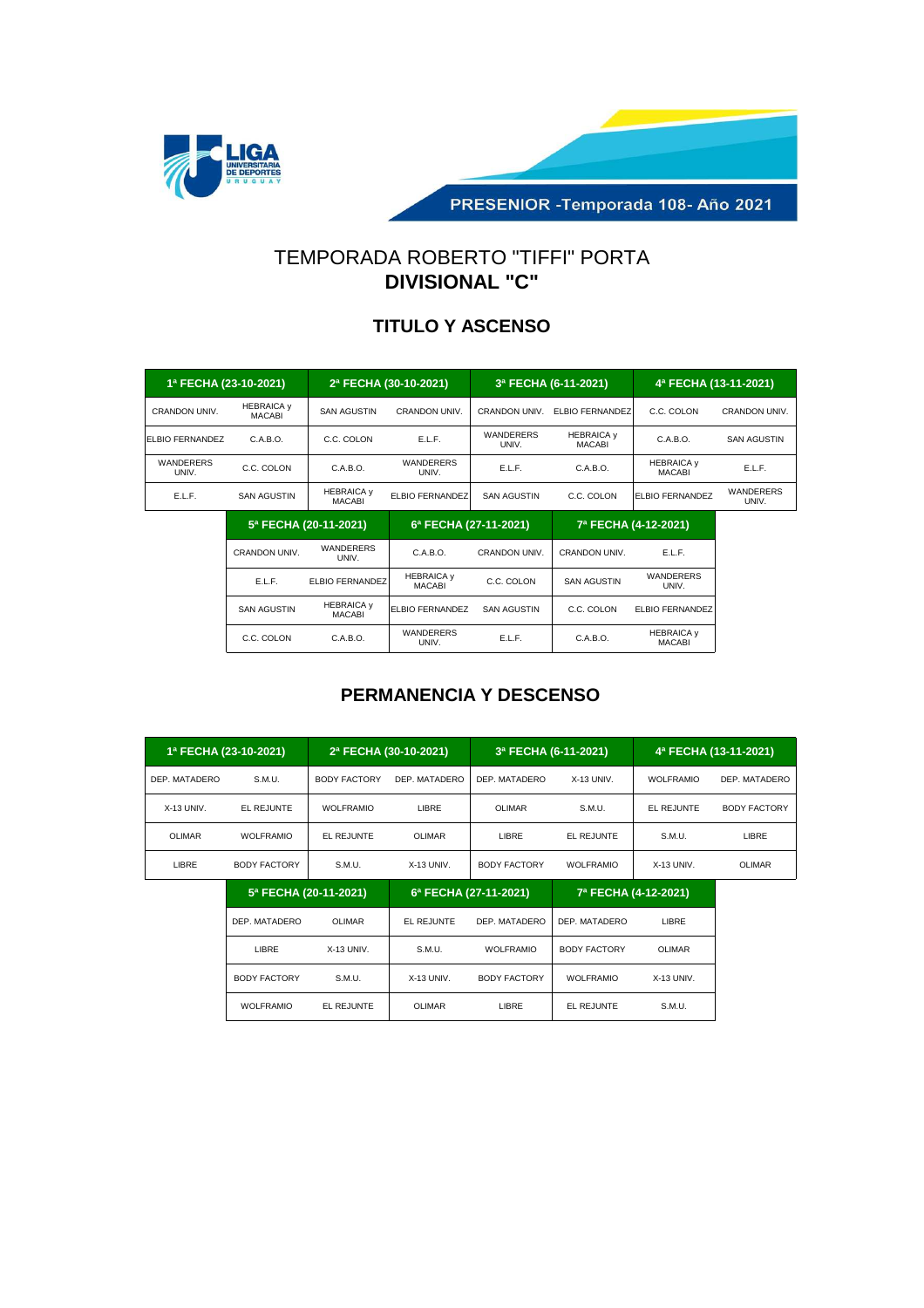



## TEMPORADA ROBERTO "TIFFI" PORTA **DIVISIONAL "D"**

#### **TITULO Y ASCENSO**

|             | 1ª FECHA (23-10-2021) | 2ª FECHA (30-10-2021) |                   | 3ª FECHA (6-11-2021)  |                      | 4ª FECHA (13-11-2021) |              |
|-------------|-----------------------|-----------------------|-------------------|-----------------------|----------------------|-----------------------|--------------|
| LA ESCAPADA | PERRY SEXTA UNIV.     | C.R.A.U.              | LA ESCAPADA       | LA ESCAPADA           | J.M.L.M.             | NUMA TURCATTI         | LA ESCAPADA  |
| J.M.L.M.    | FLORES UNIV.          | NUMA TURCATTI         | HACHE DE F.       | ANGLO                 | PERRY SEXTA UNIV.    | FLORES UNIV.          | C.R.A.U.     |
| ANGLO       | NUMA TURCATTI         | FLORES UNIV.          | ANGLO             | HACHE DE F.           | FLORES UNIV.         | PERRY SEXTA UNIV.     | HACHE DE F.  |
| HACHE DE F. | C.R.A.U.              | PERRY SEXTA UNIV.     | J.M.L.M.          | C.R.A.U.              | <b>NUMA TURCATTI</b> | J.M.L.M.              | <b>ANGLO</b> |
|             | 5ª FECHA (20-11-2021) |                       |                   | 6ª FECHA (27-11-2021) |                      | 7ª FECHA (4-12-2021)  |              |
|             | LA ESCAPADA           | ANGLO                 | FLORES UNIV.      | LA ESCAPADA           | LA ESCAPADA          | HACHE DE F.           |              |
|             | HACHE DE F.           | J.M.L.M.              | PERRY SEXTA UNIV. | NUMA TURCATTI         | C.R.A.U.             | ANGLO                 |              |
|             | C.R.A.U.              | PERRY SEXTA UNIV.     | J.M.L.M.          | C.R.A.U.              | NUMA TURCATTI        | J.M.L.M.              |              |
|             | NUMA TURCATTI         | FLORES UNIV.          | ANGLO             | HACHE DE F.           | FLORES UNIV.         | PERRY SEXTA UNIV.     |              |

| 1ª FECHA (23-10-2021) |                       | 2ª FECHA (30-10-2021) |                   | 3ª FECHA (6-11-2021)  |                       | 4ª FECHA (13-11-2021) |                   |
|-----------------------|-----------------------|-----------------------|-------------------|-----------------------|-----------------------|-----------------------|-------------------|
| PINAR Jrs.            | LATINO F.C.           | CGU                   | PINAR Jrs.        | PINAR Jrs.            | <b>CIENFAR</b>        | <b>OLD IVY</b>        | PINAR Jrs.        |
| <b>CIENFAR</b>        | FAMILIAR UNIV.        | <b>OLD IVY</b>        | <b>SUDAMERICA</b> | <b>OLD SAMPA</b>      | LATINO F.C.           | <b>FAMILIAR UNIV.</b> | CGU               |
| <b>OLD SAMPA</b>      | OLD IVY               | <b>FAMILIAR UNIV.</b> | <b>OLD SAMPA</b>  | <b>SUDAMERICA</b>     | <b>FAMILIAR UNIV.</b> | LATINO F.C.           | <b>SUDAMERICA</b> |
| <b>SUDAMERICA</b>     | CGU                   | LATINO F.C.           | <b>CIENFAR</b>    | CGU                   | <b>OLD IVY</b>        | <b>CIENFAR</b>        | <b>OLD SAMPA</b>  |
|                       | 5ª FECHA (20-11-2021) |                       |                   | 6ª FECHA (27-11-2021) |                       | 7ª FECHA (4-12-2021)  |                   |

|                   | $3 + 20117$ (20 $112021$ | $0.1$ $-0.1$ $-0.1$ |                   | $1.1$ $\leq$ $\leq$ $\leq$ $\leq$ $\leq$ $\leq$ $\leq$ $\leq$ $\leq$ $\leq$ $\leq$ $\leq$ $\leq$ $\leq$ $\leq$ $\leq$ $\leq$ $\leq$ $\leq$ $\leq$ $\leq$ $\leq$ $\leq$ $\leq$ $\leq$ $\leq$ $\leq$ $\leq$ $\leq$ $\leq$ $\leq$ $\leq$ $\leq$ $\leq$ $\leq$ $\leq$ |                   |  |
|-------------------|--------------------------|---------------------|-------------------|-------------------------------------------------------------------------------------------------------------------------------------------------------------------------------------------------------------------------------------------------------------------|-------------------|--|
| PINAR Jrs.        | <b>OLD SAMPA</b>         | FAMILIAR UNIV.      | PINAR Jrs.        | PINAR Jrs.                                                                                                                                                                                                                                                        | <b>SUDAMERICA</b> |  |
| <b>SUDAMERICA</b> | <b>CIENFAR</b>           | LATINO F.C.         | <b>OLD IVY</b>    | CGU                                                                                                                                                                                                                                                               | <b>OLD SAMPA</b>  |  |
| CGU               | LATINO F.C.              | <b>CIENFAR</b>      | CGU               | <b>OLD IVY</b>                                                                                                                                                                                                                                                    | <b>CIENFAR</b>    |  |
| <b>OLD IVY</b>    | FAMILIAR UNIV.           | <b>OLD SAMPA</b>    | <b>SUDAMERICA</b> | FAMILIAR UNIV.                                                                                                                                                                                                                                                    | LATINO F.C.       |  |